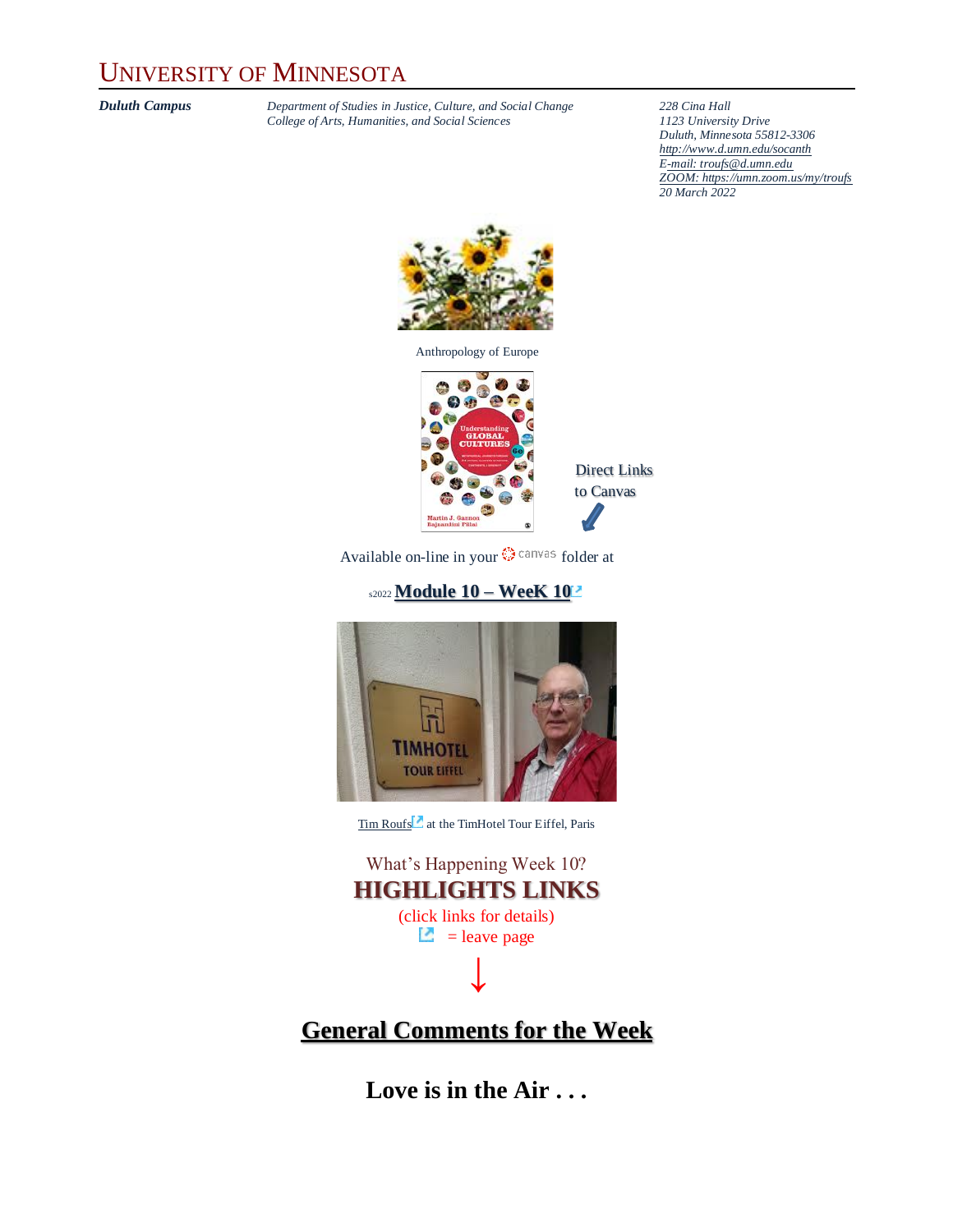Last week we had a look a life and death as part of *universal* "Life" **Cycle" events. Fundamental to Life Cycle events, of course, is courtship, mating, and marriage (not necessarily in that order), which normally starts the cycle over with birth and the subsequent rearing of children.** 

**For most of us, courtship and marriage includes love. For most of the world it probably does not—at least not at first. More often marriages are arranged by families or other interested parties—as you saw in Kypseli, Greece, and a little bit in Argaki, Cyprus—and couples fall in love—***if* **they fall in love—***after* **they marry rather than before.** 

**This week love is in the air, in class at least, and former distinguished Harvard anthropologist David Maybury-Lewis will introduce us to European Romantic Love. Romantic love, by and large, is primarily a European idea. Maybury-Lewis calls his presentation "Strange Relations", and you'll see why.**

**"Strange Relations" brings us to Europe, former European colonies in America and Africa, and the country of Nepal—one of the very few countries that successfully resisted European colonization.**

**And we'll visit those same countries with the news of the week.**

**It's a good week—with so much love in the air—to catch up, and especially to catch up on your research for your Term Paper and Presentation.**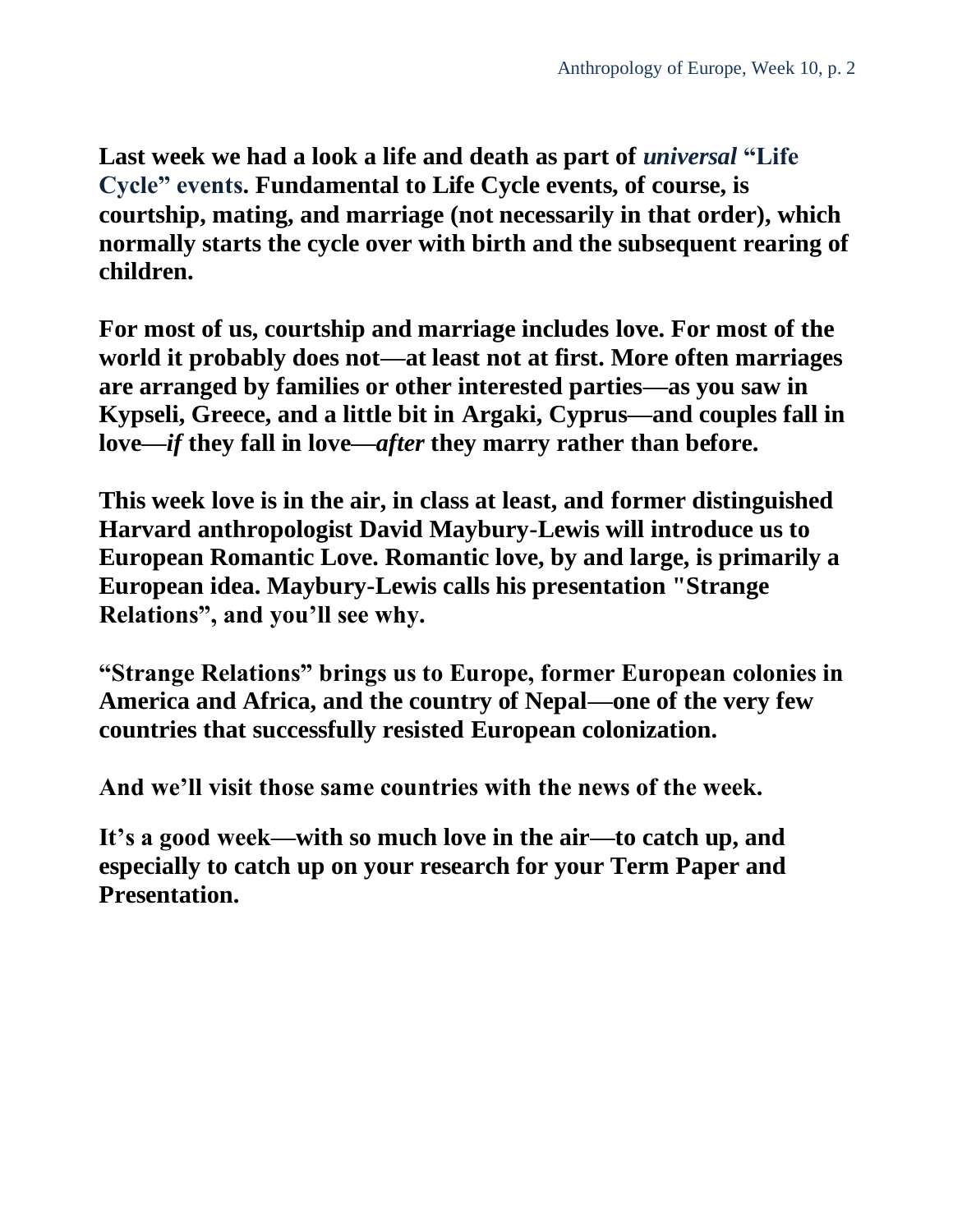Anthropology of Europe, Week 10, p. 3

### **[IN THE NEWS . . .](#page-5-0)**

Media Bias Chart<sup>2</sup>

**Sign Up in Google Docs** s2022 [<https://docs.google.com/document/d/1hdmxw2c-fPhNRU5Hc0AM-7y5-PLtOlmVeYy\\_RJtjbqo/edit?usp=sharing>](https://docs.google.com/document/d/1hdmxw2c-fPhNRU5Hc0AM-7y5-PLtOlmVeYy_RJtjbqo/edit?usp=sharing)

**[Nigeria](https://www.d.umn.edu/cla/faculty/troufs/anth1095/Nigeria.html#project_sources) – Cam E.**

**[South Africa](https://www.d.umn.edu/cla/faculty/troufs/anth1095/South_Africa.html#project_sources) (RSA) – tba**

### **[LIVE CHAT: OPEN FORUM / OFFICE HOURS](#page-5-1)**

[Contact Information](http://www.d.umn.edu/cla/faculty/troufs/anth1602/pcoffice.html#title)<sup>2</sup>

Tuesday, 7:00-8:00 CDT, or e-mail [troufs@d.umn.edu](mailto:troufs@d.umn.edu)

### **[THIS WEEK'S VIDEO EXPLORATIONS](#page-6-0)**

**Real People . . . Real Places . . .** [Videos for the Semester](https://www.d.umn.edu/cla/faculty/troufs/anth3635/cevideo_schedule.html#title)

**[A Little Romantic Love, "Strange Relations"](#page-6-1)** (60 min., 1992, and, yes, it's a Classic)

### **[THIS WEEK'S SLIDES](#page-7-0)**

[Class Slides for the Semester](https://www.d.umn.edu/cla/faculty/troufs/anth3635/ceslides.html#title)<sup>[2]</sup>

**Italy: Demography** slides: [\(.pptx\)](https://www.d.umn.edu/cla/faculty/troufs/anth3635/PowerPoint/Italy_1_demography.pptx)

#### **Italy: Languages and Communication**

slides: [\(.pptx\)](https://www.d.umn.edu/cla/faculty/troufs/anth3635/PowerPoint/Italy_2_languages.pptx)

**Italy: Forces of Nature**

slides: [\(.pptx\)](https://www.d.umn.edu/cla/faculty/troufs/anth3635/PowerPoint/Italy_4_forces_of_nature.pptx)

### **[READINGS FOR THE WEEK](#page-8-0)**

[Readings for the Semester](https://www.d.umn.edu/cla/faculty/troufs/anth3635/ceread-s.html#title)<sup>[2]</sup> [Textbook Information](https://www.d.umn.edu/cla/faculty/troufs/anth3635/cetexts.html#title)

### **[OTHER ASSIGNMENT INFORMATION](#page-8-1)**

[Main Due Dates](https://www.d.umn.edu/cla/faculty/troufs/anth3635/cedue-dates.html#title)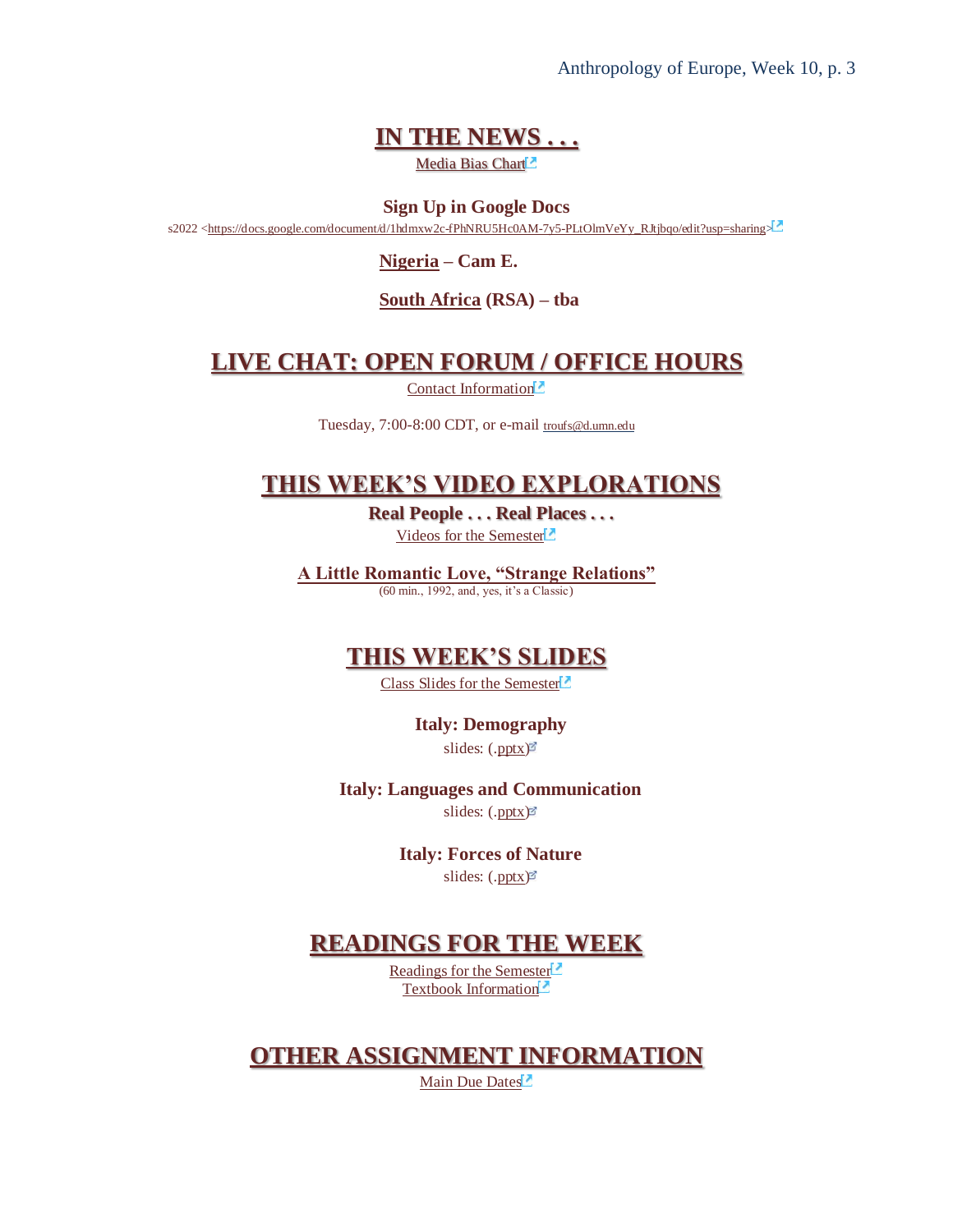### **[PROJECT INFORMATION . . .](#page-8-2)**

[Basic Project Information](https://www.d.umn.edu/cla/faculty/troufs/anth3635/ceproject.html#title)<sup>1</sup> [Main Due Dates](https://www.d.umn.edu/cla/faculty/troufs/anth3635/cedue-dates.html#title)

### REM: **Project . . . Project . . . Project . . .**

**[Re-view after the exam \(Yes, one more time\): Main Characteristics of Anthropology \(.pptx\)](https://canvas.umn.edu/courses/282731/modules/items/6965673)  [Ask yourself, "How do these characteristics relate to my Term Paper and Presentation?"](https://canvas.umn.edu/courses/282731/modules/items/6965673)**

### (optional) **FOR FUN TRIVIA . . .**

## **OTHER** (optional) **. . .**

**[Questions? Comments?](#page-10-0)**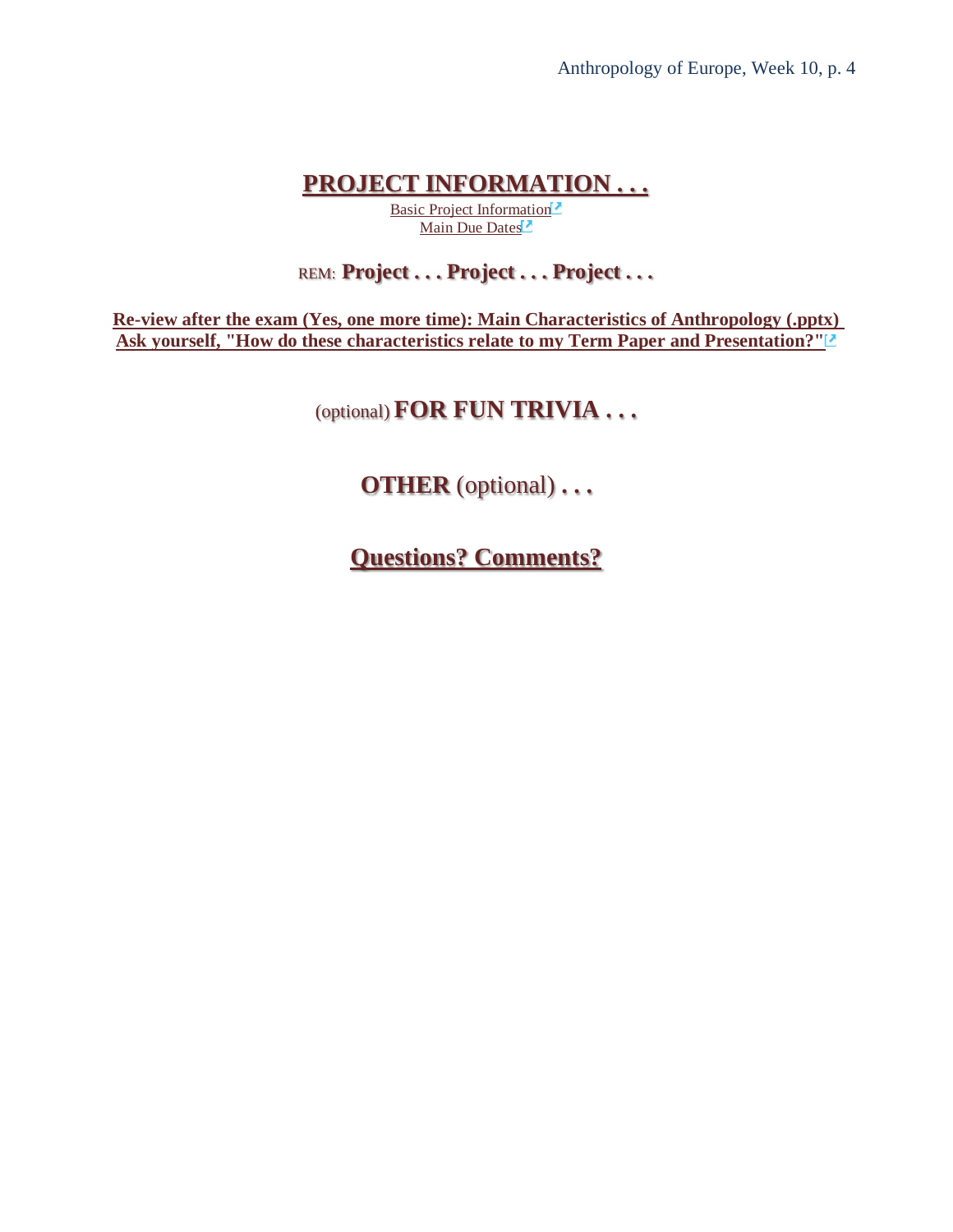## <span id="page-4-0"></span>**General Comments for the Week**

**Love is in the Air . . . in Some Places . . .**

Last week we had a look a life and death as part of *universal* "Life" **Cycle" events. Fundamental to Life Cycle events, of course, is courtship, mating, and marriage (not necessarily in that order), which normally starts the cycle over with birth and the subsequent rearing of children.** 

**For most of us, courtship and marriage includes love. For most of the world it probably does not—at least not at first. More often marriages are arranged by families or other interested parties—as you saw in Kypseli, Greece, and a little bit in Argaki, Cyprus—and couples fall in love—***if* **they fall in love—***after* **they marry rather than before.**

**This week love is in the air, in class at least, and former distinguished Harvard anthropologist David Maybury-Lewis will introduce us to European Romantic Love. Romantic love, by and large, is primarily a European idea. Maybury-Lewis calls his presentation "Strange Relations", and you'll see why.**

**"Strange Relations" brings us to Europe, former European colonies in America and Africa, and the country of Nepal—one of the very few countries that successfully resisted European colonization.**

**And we'll visit those same countries with the news of the week.**

**It's a good week—with so much love in the air—to catch up, and especially to catch up on your research for your Term Paper and Presentation.**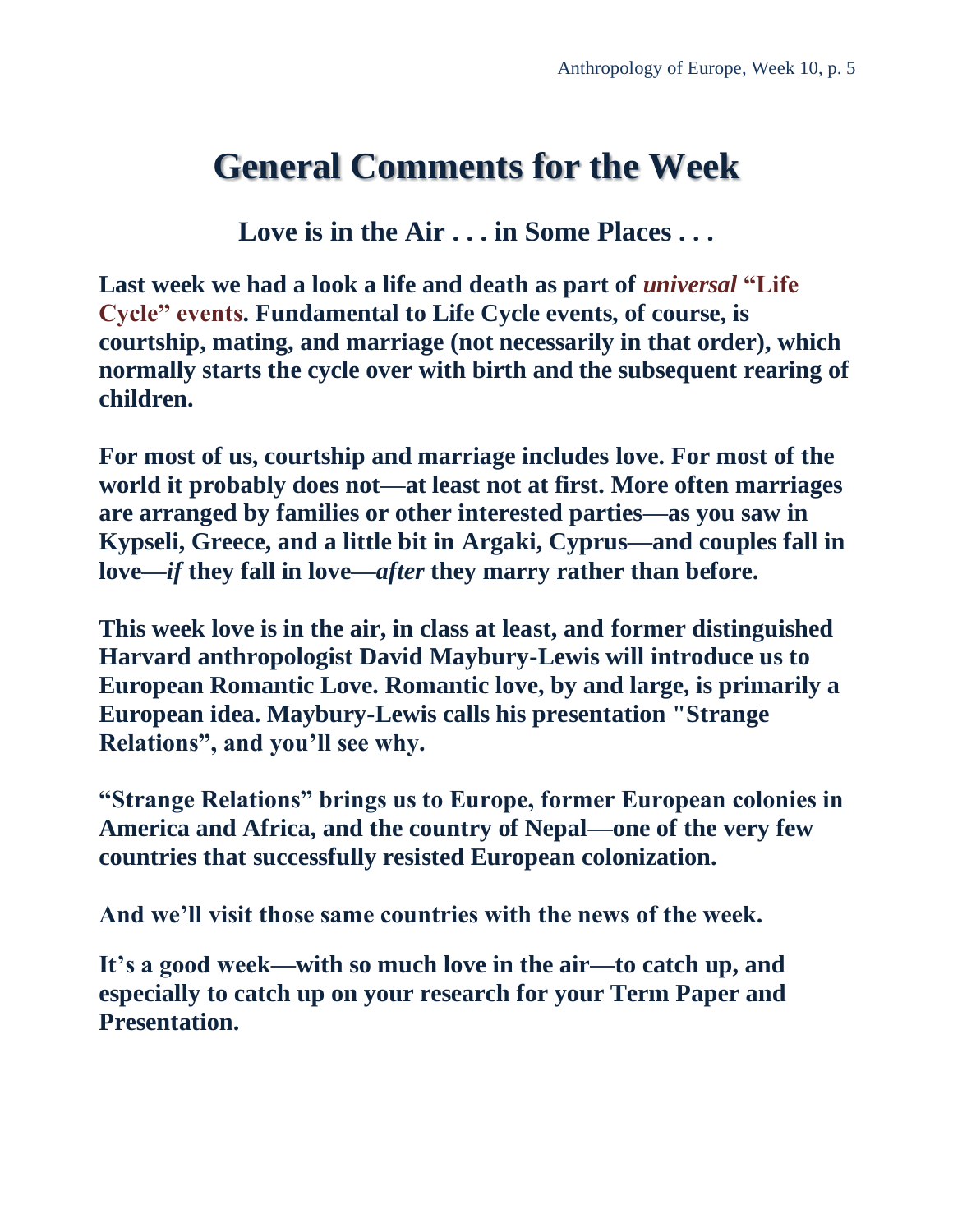

[Media Bias Chart](https://www.d.umn.edu/cla/faculty/troufs/anth4616/cpalternativefacts.html#mediabiaschart)

<span id="page-5-0"></span>

**Sign Up in Google Docs** s2022 [<https://docs.google.com/document/d/1hdmxw2c-fPhNRU5Hc0AM-7y5-PLtOlmVeYy\\_RJtjbqo/edit?usp=sharing>](https://docs.google.com/document/d/1hdmxw2c-fPhNRU5Hc0AM-7y5-PLtOlmVeYy_RJtjbqo/edit?usp=sharing)

**[Nigeria](https://www.d.umn.edu/cla/faculty/troufs/anth1095/Nigeria.html#project_sources) – Cam E.**

**[South Africa](https://www.d.umn.edu/cla/faculty/troufs/anth1095/South_Africa.html#project_sources) (RSA) – tba**

## <span id="page-5-1"></span>**LIVE CHAT: OFFICE HOURS**

[Contact Information](http://www.d.umn.edu/cla/faculty/troufs/anth1602/pcoffice.html#title)<sup>1</sup>

Tuesday, 7:00-8:00 p.m. (CDT) **["ZOOM"](https://umn.zoom.us/my/troufs)**

[click **↑**here] or e-mail anytime: <mailto:troufs@d.umn.edu>

[click **↑**here]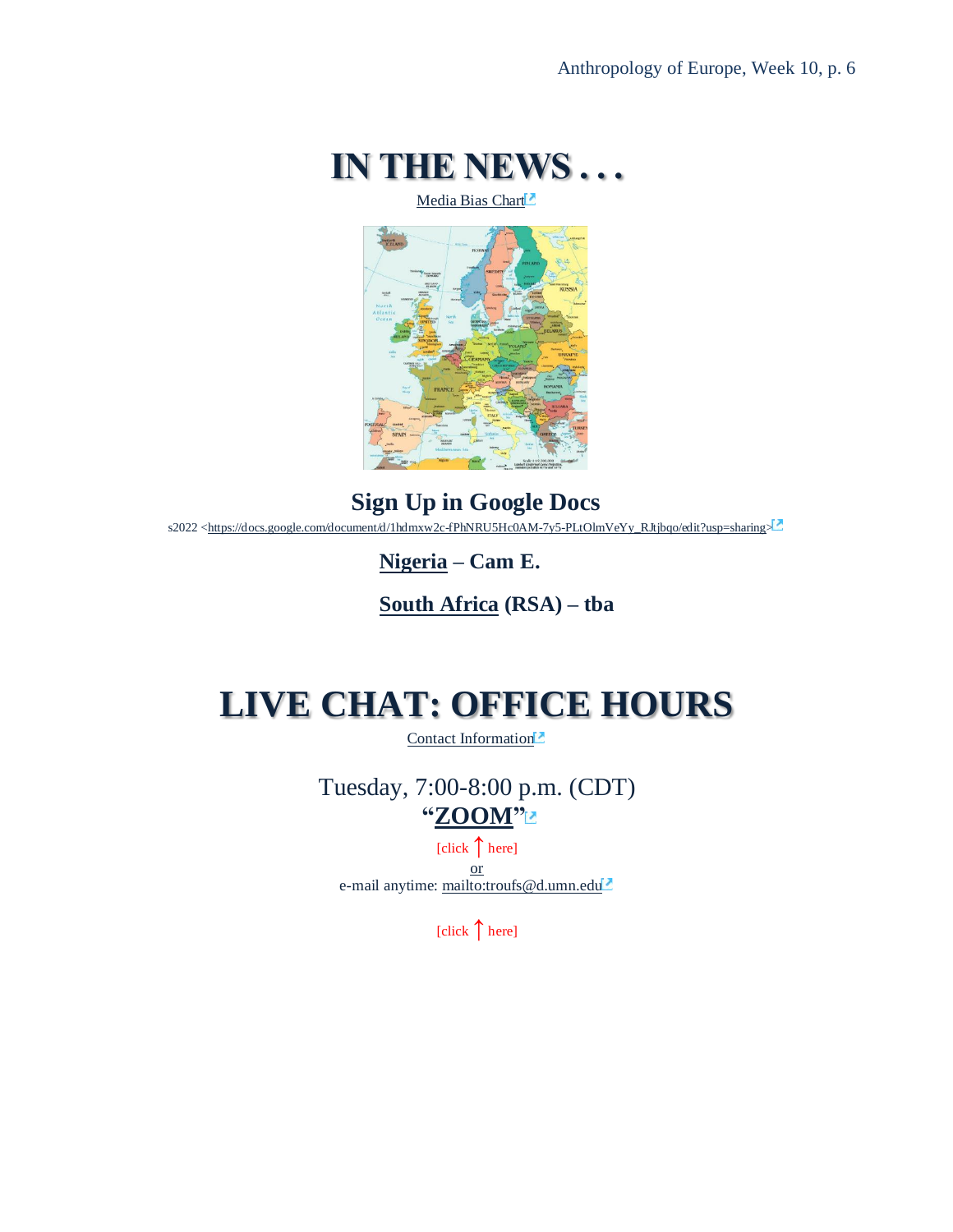

Live Chat is optional.

# **VIDEO EXPLORATIONS**

**Real People . . . Real Places . . .** [Videos for the Semester](https://www.d.umn.edu/cla/faculty/troufs/anth3635/cevideo_schedule.html#title)<sup>1</sup>

<span id="page-6-1"></span><span id="page-6-0"></span>**You probably noticed that in Kypseli in Greece and in Peter Loizos' Greek village of Argaki in Cyprus there was not a lot of . . .**

# **"Romantic Love".**

**Notwithstanding that, romantic love—actually quite a strange idea comes largely from Europe (obviously more French, English, Iberian, and Italian than Greek).** And like McDonald's and Caribou Coffee it seems to be catching on and sweeping young people off their feet worldwide.

We'll have a look at European Romantic Love this week, in the form of an episode from the series *Millennium: Tribal Wisdom and the Modern World*, **"Strange Relations"**, with the former distinguished Harvard anthropologist David Maybury-Lewis leading the way.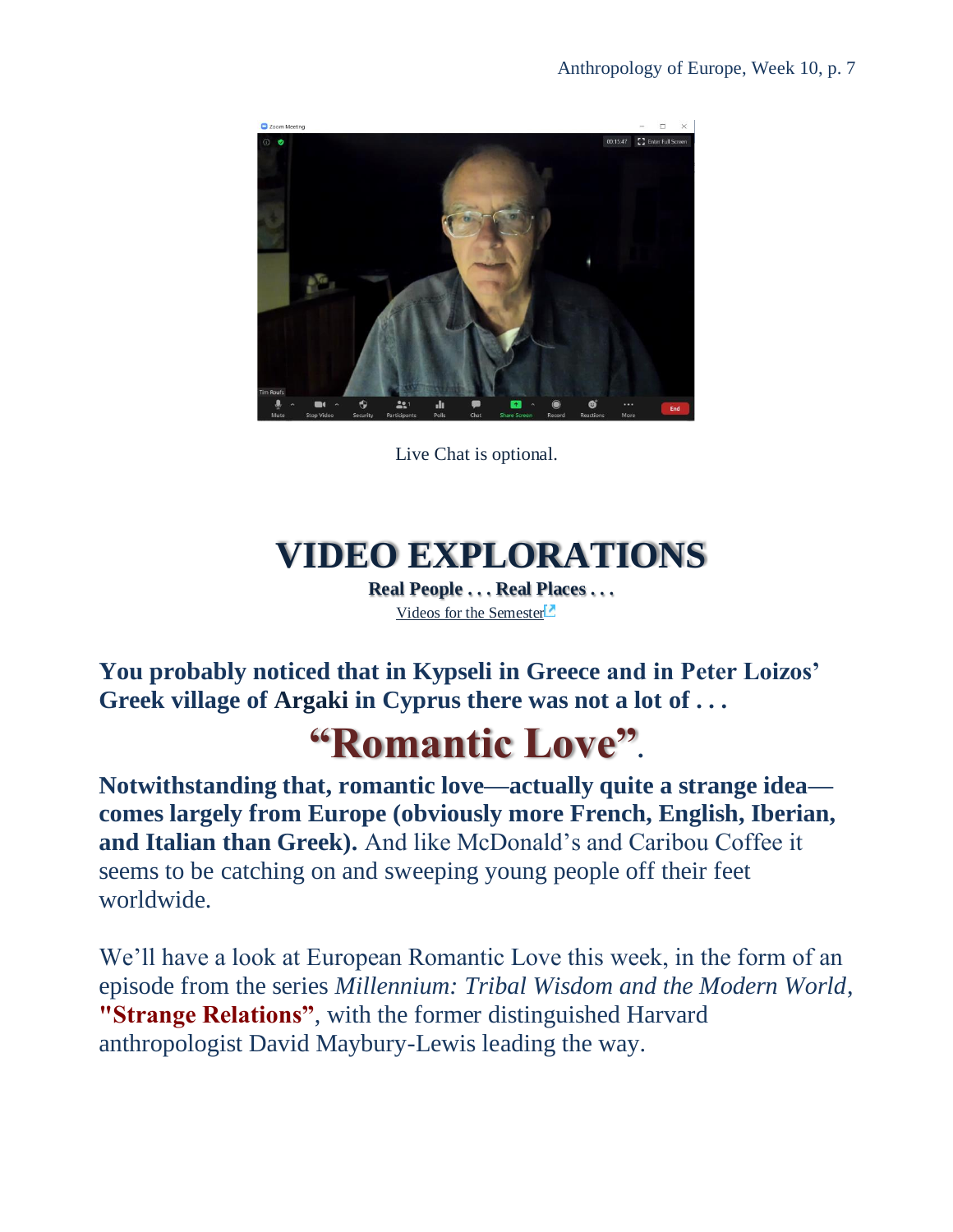

# **"Strange Relations"**

(60 min., 1992, and, yes, it's a Classic)

| You Tube You Tube              |
|--------------------------------|
| [click $\uparrow$ here]        |
| O on-line access <sup>12</sup> |
| Ωr                             |
| Ranopy access <sup>1</sup>     |
| [click $\uparrow$ here]        |

[course viewing guide](https://www.d.umn.edu/cla/faculty/troufs/anth1604/video/Strange_Relations.html#title)<sup>2</sup>

## <span id="page-7-0"></span>**THIS WEEK'S SLIDES**

[Class Slides for the Semester](https://www.d.umn.edu/cla/faculty/troufs/anth3635/ceslides.html#title)

### **Italy: Demography**

slides: [\(.pptx\)](https://www.d.umn.edu/cla/faculty/troufs/anth3635/PowerPoint/Italy_1_demography.pptx) [click ↑here]

**Italy: Languages and Communication**

slides: [\(.pptx\)](https://www.d.umn.edu/cla/faculty/troufs/anth3635/PowerPoint/Italy_2_languages.pptx)  $[click \n{\n\text{here}}]$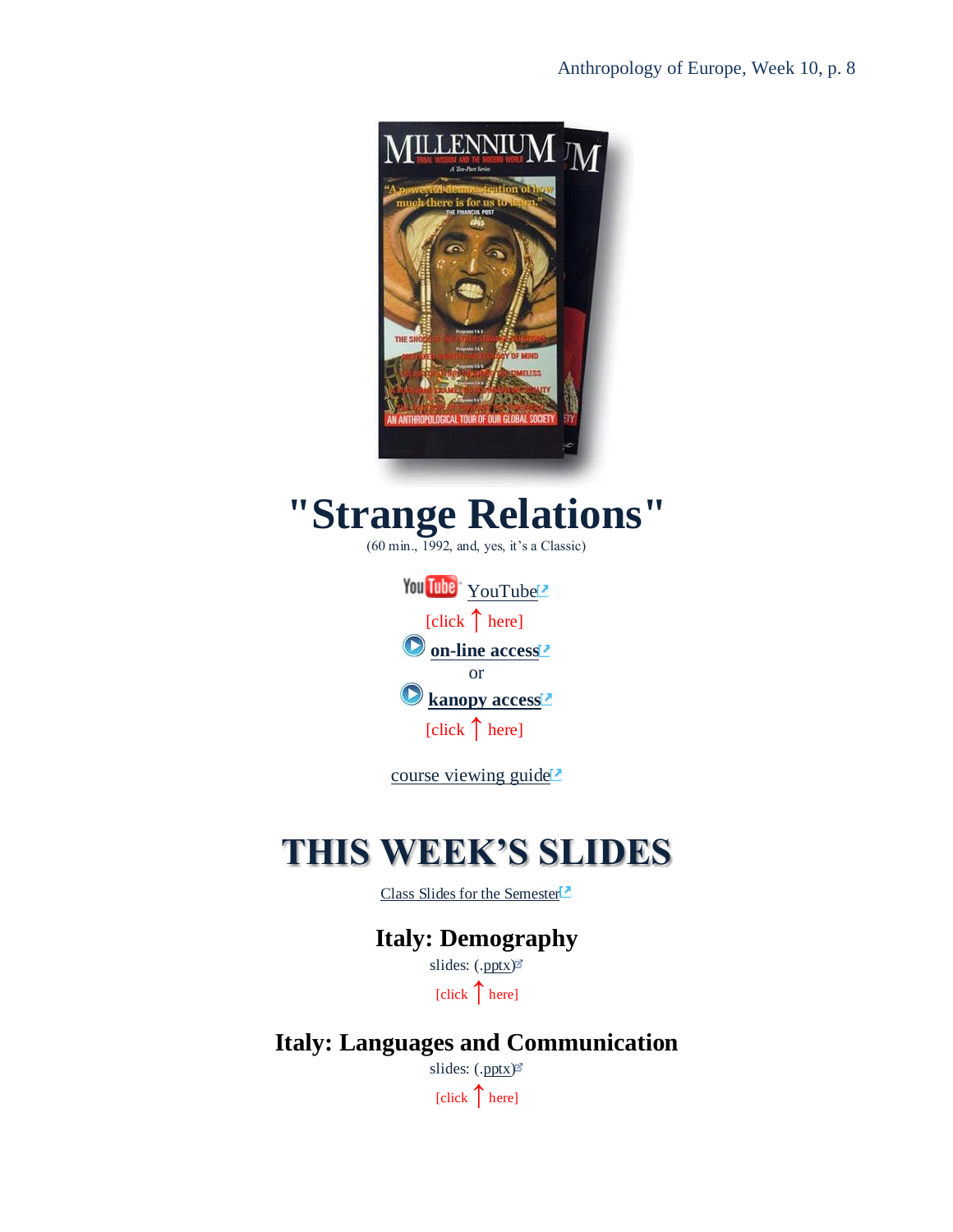### **Italy: Forces of Nature** slides: [\(.pptx\)](https://www.d.umn.edu/cla/faculty/troufs/anth3635/PowerPoint/Italy_4_forces_of_nature.pptx)

[click ↑here]

## <span id="page-8-0"></span>**READINGS FOR THE WEEK**

[Readings for the Semester](https://www.d.umn.edu/cla/faculty/troufs/anth3635/ceread-s.html#title)<sup>[2]</sup> [Textbook Information](https://www.d.umn.edu/cla/faculty/troufs/anth3635/cetexts.html#title)<sup>2</sup>



PART X: AN AFRICAN PERSPECTIVE Chapter 28: The Nigerian Marketplace **Chapter 29: South African Townships** Chapter 30: The Sub-Saharan African Bush Taxi

(assigned readings are in **bold** letters)

# <span id="page-8-2"></span><span id="page-8-1"></span>**OTHER ASSIGNMENT INFORMATION**

[Main Due Dates](https://www.d.umn.edu/cla/faculty/troufs/anth3635/cedue-dates.html#title)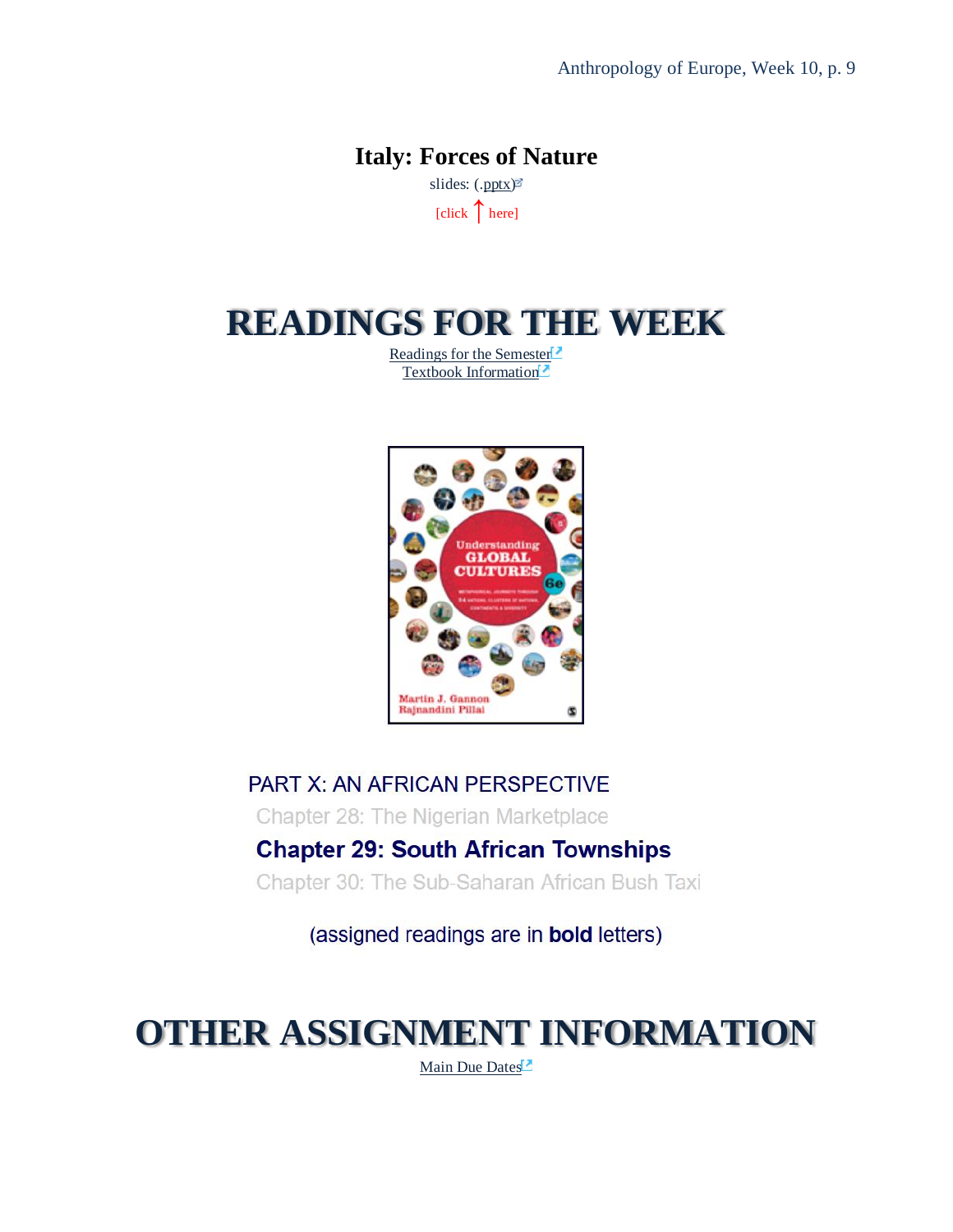# **PROJECT INFORMATION . . .**

[Basic Project Information](https://www.d.umn.edu/cla/faculty/troufs/anth3635/ceproject.html#title) [Main Due Dates](https://www.d.umn.edu/cla/faculty/troufs/anth3635/cedue-dates.html#title)

## REM: **Project . . . Project . . . Project . . .**

### **[REM Work on your Project \(your Term Paper + your Presentation\)](https://canvas.umn.edu/courses/282731/modules/items/6597952)**

**[Re-view after the exam \(Yes, one more time](https://canvas.umn.edu/courses/282731/modules/items/6965673) . . .): Main Characteristics [of Anthropology \(.pptx\) Ask yourself, "How do these characteristics](https://canvas.umn.edu/courses/282731/modules/items/6965673)  [relate to my Term Paper and Presentation?"](https://canvas.umn.edu/courses/282731/modules/items/6965673)**

### Ask yourself,

**"How do these characteristics relate to my Term Paper and Presentation?"**

## **"Main Characteristics of Anthropology"**

 $(\text{.pptx})^2$ 

[click ↑here]

#### **Major Characteristics of Anthropology**

slides: (.pptx) (Download PowerPoint Viewer Free) (Download Adobe .pdf Reader Free) [see note on slide formats]

(NOTE: This is a long slide set as it covers some very important background information that will be referred to often as we go through the semester. Please bear with it to the end. And it will take a little longer to load, so please bear with that also.)

- the **four fields** of general anthropology
- **Culture** as a primary concept
- <mark>.○ comparative method</mark> as major approach.
- o holism as a primary theoretical goal-
- $\circ$  fieldwork as a primary research technique

WebPage Summary

Chart: "Anthropology and . . . It's Parts"